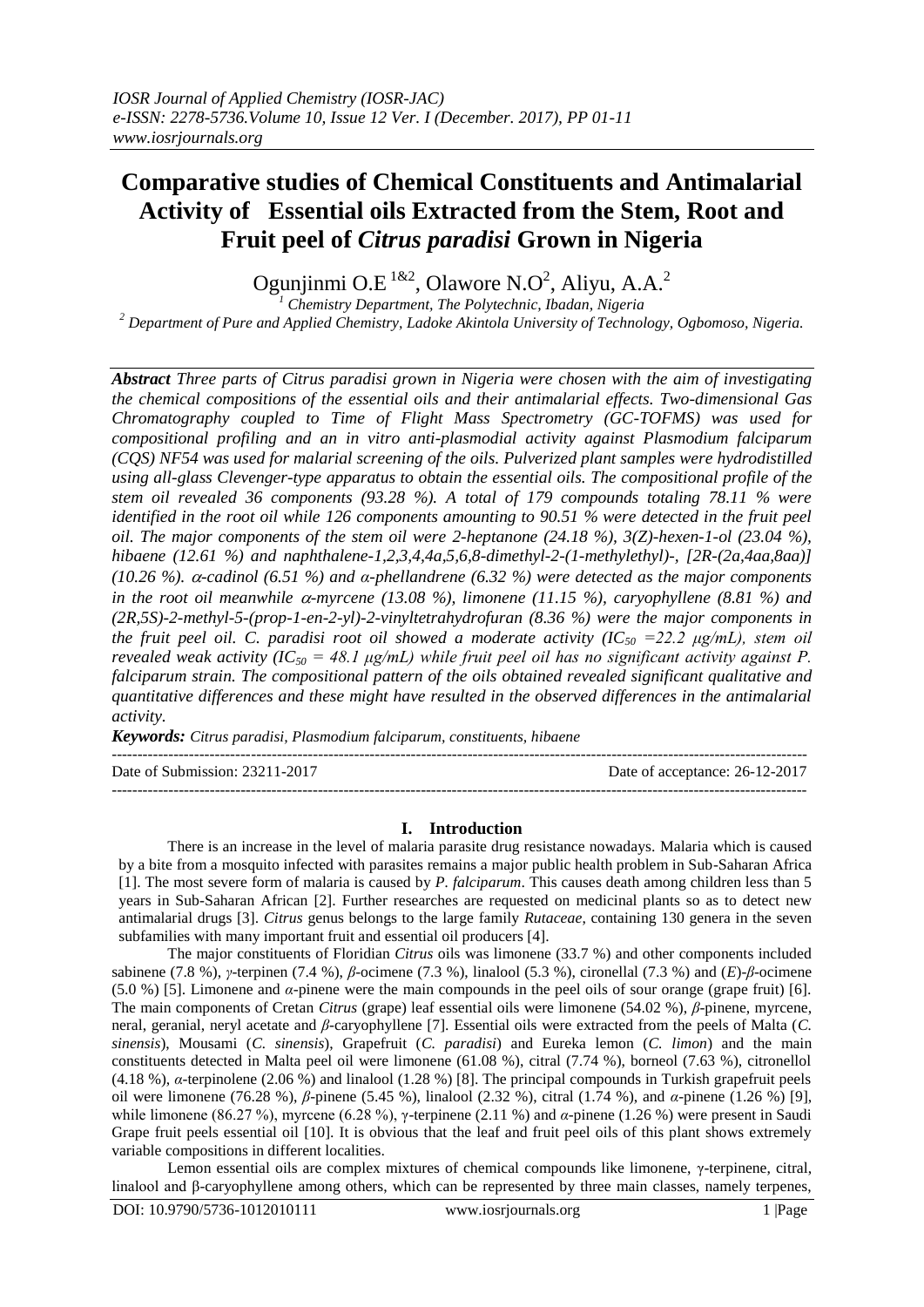oxygenates and sesquiterpenes [11]. The major component of the *Citrus paradisi* fruit peel oil grown in Pakistan was limonene (50.8 %) [12]. Limonene (74.4 %) was also reported as the major component in Sudan *C. paradisi* fruit peel essential oils followed by myrcene (12.85 %) [13], they stated further that the Turkish grape fruit peels (*Citrus paradisi*) oil contains limonene (92.5 %) and myrcene (2.6 %). In the case of *C. paradisi* grown in Pakistan, its limonene (50.8 %) concentration, was very small compare to concentration of limonene (74.4 %) in Sudan *Citrus paradisi* oil.

This study was embarked on, due to the paucity of information on the antimalarial effects and compositional profile of the chemical constituents of the stem, root and fruit peels essential oils of *Citrus paradisi* grown in Nigeria. Therefore, this present study investigates the chemical constituents of the stem; root and fruit peel essential oils of *C. paradisi* and the effect of these oils on *Plasmodium falciparum*.

### **II. Experimental**

### **Samples Collection**

The selected plant parts (stem, root and fruit peels) of *Citrus paradisi* were collected from National Horticultural Research Institute (NIHORT) Ibadan, Nigeria. *Citrus paradisi* plant samples were identified and authenticated at the herbarium section of the Forestry Research Institute of Nigeria (FRIN), Ibadan, Nigeria. Voucher specimens were deposited with herbarium number FH110390.

### **Extraction of the Essential Oils**

The freshly collected plant samples were immediately air dried in the laboratory at room temperature for four days. The air dried plant samples were pulverized and five hundred (500 g) of each sample was subjected to hydrodistillation. Each essential oil was obtained by hydrodistillation in an all-glass Clevenger-type apparatus [14].

## **GC-MS Analysis using a LECO Pegasus 2D GC-TOFMS**

GC-MS analyses were carried out on the three essential oils obtained from plant parts of *Citrus paradisi*. They were all dissolved in n-hexane before the injection. Volatile compounds were identified and quantified using LECO Pegasus 2D GC-TOFMS. The GC was equipped with a DB-5 (30 m x 0.25 mm x 0.25  $\mu$ m). The flow rate of the helium carrier gas was set up at 1.40 mL min<sup>-1</sup> in the constant flow mode. The injection volume was of 1 µL. The GC inlet was maintained at 250  $\rm{^0C}$  and was operated in slitting modes (50:1) split ratio). The GC oven temperature program was 40  $^0C$  (2 min) and then at 8  $^0C$  min<sup>-1</sup> to 280  $^0C$  (5 min). The MS transfer line temperature was set up at  $310\,^0$ C and the ion source temperature at  $310\,^0$ C. The electron energy was 70 ev in the electron impact ionization mode (EI+), while the mass acquisition range was 40-450 atomic mass units (amu), and the detector voltage was set at 1650 V. Identification of volatile organic components was confirmed using their MS data compared to those from the NIST mass spectral library and published mass spectra [15,16]. The Compounds were further confirmed by comparison of their retention indices with those of known compounds [17]. The Kovats Index has been calculated for each sample peak. It is useful because the retention time may vary as columns age [18-20]. The formula used for calculation of KRI is Regression Analysis Method as follows:

Where  $C_n$  is the carbon number of the alkane eluting just before the analyte  $tR(n)$  is the retention time of the alkane eluting just before the analyte  $tR(n+1)$  is the retention time of the alkane eluting just after the analyte  $tR(A)$  is the retention time of the analyte.

### **III. Antimalarial screening**

The essential oils obtained were screened for malaria parasite. *Citrus paradisi* essential oils were carried out in triplicate against chloroquine –sensitive (CQS) strain of *Plasmodium falciparum* (NF54). Continuous *in vitro* cultures of asexual erythrocyte stages *of Plasmodium falciparum* were maintained using a modified method of [21]. Quantitative assessment of antiplasmodial activity *in vitro* was determined via the parasite lactate dehydrogenase assay using modified method described by [3].

The oil samples were prepared as 20 mg  $m^{-1}$  stock solution in Dimethylsulfoxide. Oil samples were tested as a suspension if not completely dissolved. Stock solutions were stored at -20  $^{\circ}$ C. Further dilutions were prepared on the day of the experiment. Chloroquine (CQ) and artesunate were used as the reference drugs in all experiments. A full dose-response was performed for all compounds to determine the concentration inhibiting 50 % of parasite growth (1C<sub>50</sub> value). Test samples were tested at a starting concentration of 100 µg mL<sup>-1</sup>, which was then serially diluted 2-fold in complete medium to give 10 concentrations; with the lowest concentration being 0.2  $\mu$ g mL<sup>-1</sup>. The same dilution technique was used for all samples. Reference drugs were tested at a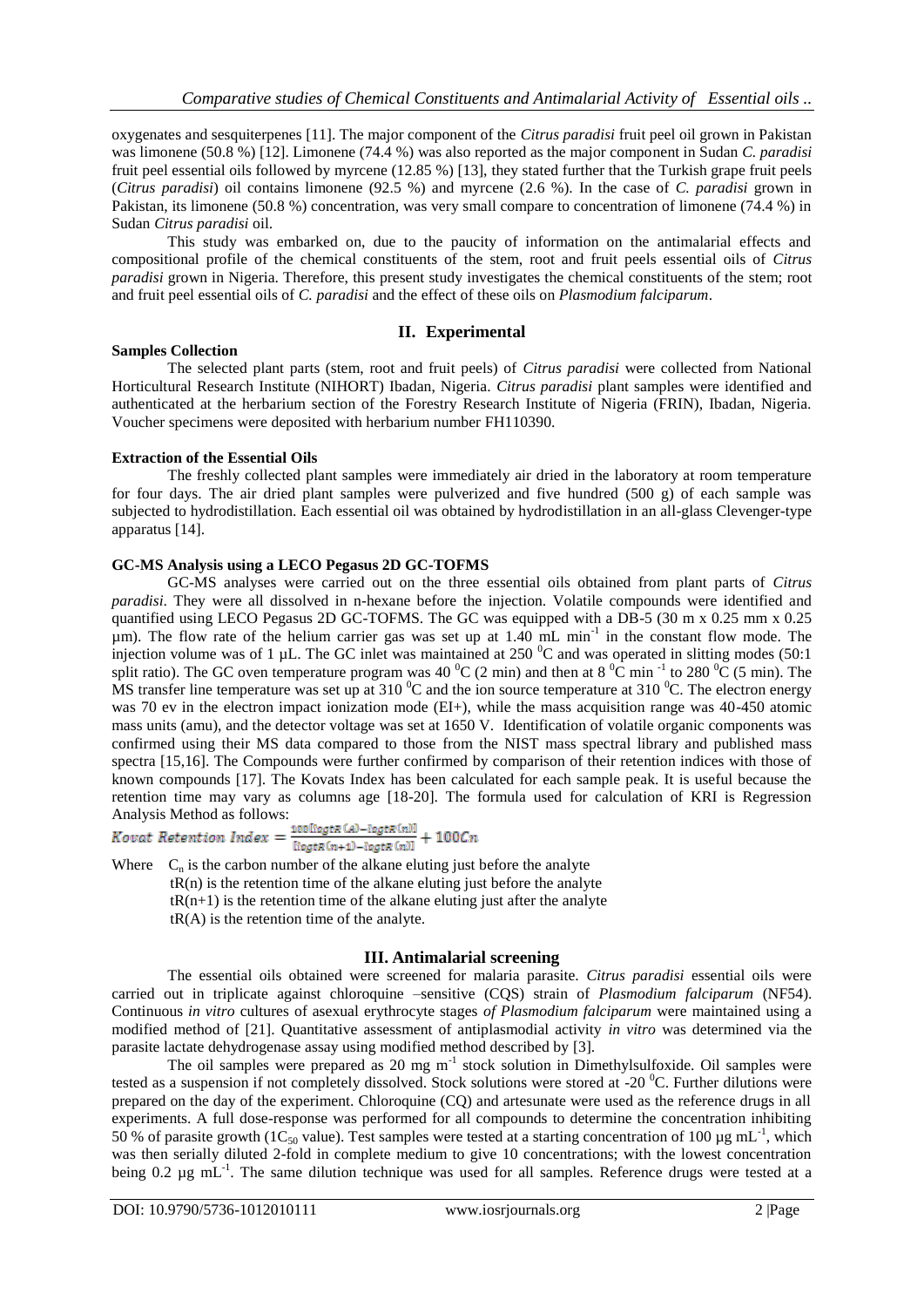starting concentration of 1000  $\mu$ g mL<sup>-1</sup>. The highest concentration of solvent to which the parasites were exposed to had no measurable effects on the parasite viability. The  $IC_{50}$  values were obtained using a non-linear dose-response curve fitting analysis via Graph pad prism v.4.0 software.

# **IV. Results and Discussion**

*Citrus paradisi* stem essential oil yields (1.10 %w/v), *Citrus paradisi* root (0.80 %w/v) and *Citrus paradisi* fruit peel (1.30%w/v); these were in agreement with % yield values of *Citrus* plants (0.2 to 1.5 % w/v), which was recorded by [22]. The yields of essential oils in *Citrus paradisi* fruit peel were higher than the rest of the oil samples followed by *Citrus paradisi* stem. Tables 1, contain lists of the chemical components identified in the essential oils of stem, root and fruit peels of *Citrus paradisi* respectively. In the *C. paradisi* stem oil, 60 components were detected by GC-TOFMS but only 36 components were identified which make up 93.28 % of the total oil. On the contrary, 608 components were detected in the *C. paradisi* root essential oil while 179 (78.11 %) components were identified. In the case of the essential oil obtained from *C. paradisi* fruit peel, 200 components were detected while 126 components were identified which make up 90.51 % of the total oil. Only compounds with similarity of 80 % and above were identified (see supporting documents for mass spectra of the major components) from the compounds detected by GC-TOFMS; these are in line with [23] which reported that compounds with similarity of 80 and 90 % above indicate that an acquired mass spectrum is a good match with the library spectrum. The results observed were also in agreement with the result of *Citrus reshni* leaf oil by [22]; who reported that over 140 components were observed in GC/MS analysis, of which 123 could be identified. One hundred and thirty-nine (139) chemical components were identified in the *Citrus jambhiri* leafy oil [23]. The use of two-dimensional GC-TOFMS improved peak capacity by identifying up to 1200 compounds [24]. The present report is similar to their respective reports of the present study.

# **V. Proportion of classes of terpenoids identified in the oil of** *Citrus paradisi*

The proportion of different classes of components identifies in the oils of *Citrus paradisi* are shown in Figure 1. Essential oils of odoriferous plants were characterized by monoterpenoids, oxygenated monoterpenoids, sesquiterpenoids, oxygenated sesquiterpenoids, diterpenoids, triterpenoids, polyterpenoids and other components. The chemical composition (%) of hydrocarbon monoterpenoids, oxygenated monoterpenoids, hydrocarbon sesquiterpenoids, oxygenated sesquiterpenoids and hydrocarbon diterpenoids present in stem, root and fruit peel of *Citrus paradisi* oils are shown in Figure 1. The essential oil obtained from *Citrus paradisi* stem reveals 36 components which represent 93.28 %, of which hydrocarbon sesquiterpene accounts for 15.85 %, diterpene (16.24 %) while the non-terpenoid components constitute 61.19 % of the total oil; hydrocarbon monterpenoids and oxygenated monoterpenoids were absent. One hundred and seventy-nine components (78.11 %) identify from the essential oil of *Citrus paradisi* root; it constitutes hydrocarbon monoterpenoids (18.2 %), oxygenated monoterpenoids (14.49 %), hydrocarbon sesquiterpenoids (18.16 %), oxygenated sesquiterpenoids (11.98 %), hydrocarbon diterpenoids (0.22 %), oxygenated diterpenoids (0.08 %) and non-terpenoids (14.98 %) components. The oil of *Citrus paradisi* fruits peel reveals the presence of 126 components which represent 90.51 % in which hydrocarbon monoterpenoids accounts for 31.27 %, oxygenated monoterpenoids (33.72 %), hydrocarbon sesquiterpenoids (16.74 %), oxygenated sesquiterpenoids (0.75 %), hydrocarbon diterpenoids (0.25 %) and non-terpenoids component (7.78 %). It is worthy to note that diterpene which are rare in essential oil constituents were detected in the oils of the stem, root and fruit peel of *C. paradisi.* Hydrcarbon diterpenes were detected in the stem, root and fruit peel oils while oxygenated diterpenes were only detected in the root oil of *C. paradise*

## **VI. Comparison of the chemical components present in the oil samples of Citrus paradisi**

The major components identify in the oil of *Citrus paradisi* stem were 2-heptanone (24.18 %), 3(*Z*) hexen-1-ol, (23.04 %), hibaene (12.61 %) and naphthalene, 1,2,3,4,4a,5,6, 8-dimethyl-2-(1-methylethyl)-, [2R- (2a,4aa,8aa)] (10.26 %) but absent in the essential oils of *C. paradisi* root and *C. paradisi* fruits peel. The major components identify in the essential oil of *C. paradisi* root were humulene (5.63 %) whereas humulene (0.78 %) was present as minor constituent in the oil of *C. paradisi* fruits peel.  $\alpha$ -cadinol (6.51 %) is a major compound in *C. paradisi* root oil while it was absent in the remaining essential oils. In the same vein, the major components present in the *C. paradisi* fruit peel essential oil are  $\alpha$ -myrcene (13.08 %), limonene (11.15 %), (2R,5S)-2methyl-5-(prop-1-en-2-yl)-2-vinyltetrahydrofuran (8.36 %) and caryophyllene (8.81 %) meanwhile  $\alpha$ -myrcene was found to be moderate (2.89 %) constituent in the root oil of *C. paradisi*. Moreso, caryophyllene was identified as minor constituent (0.47 %) in the oil of *C. paradisi* root. Only *C. paradisi* fruit peel oil revealed the presence of (2R,5S)-2-methyl-5-(prop-1-en-2-yl)-2-vinyltetrahydrofuran (8.36 %) but absent in the remaining essential oils samples. Limonene (50.80 %) was reported as main constituents in the oil obtained from Pakistan *C. paradisi* peels followed by myrcene (3.51 %) and linalool oxide (1.07 %) [12], this is similar to the results of present investigation where myrcene (2.89 and 13.08 %) identified in the oils of *C. paradisi* stem and fruit peel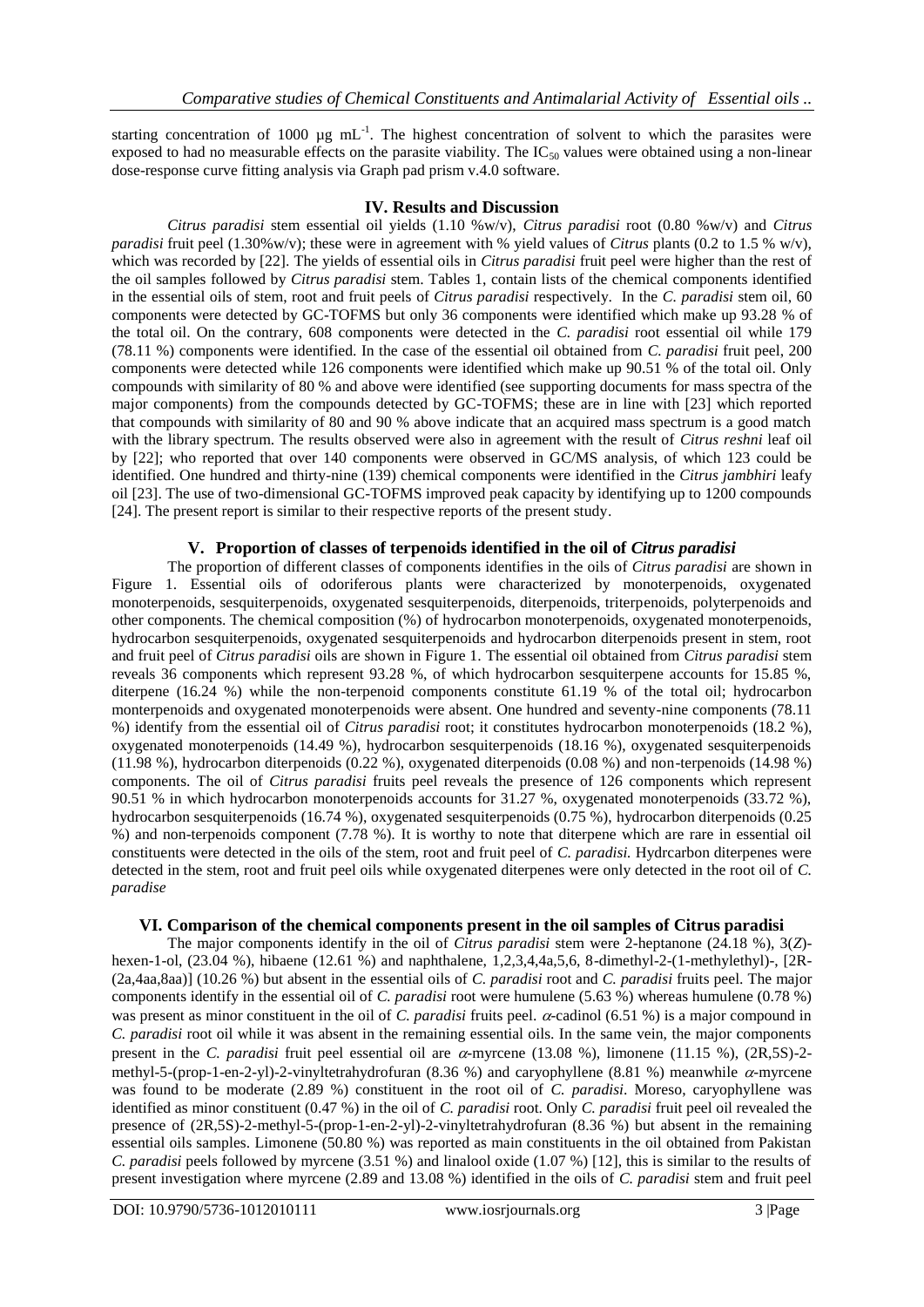respectively. Moreso, in the present study, trans-linalool oxide (3.39 and 0.42 %) was observed in the *C. paradisi* fruit peels and root oils respectively. Also, limonene (28.5 %) was reported as the major component of Pakistan *C. paradisi* peels oil followed by α-terpinolene (2.06 %), γ-terpinolene (2.11 %) and myrcene (6.28 %) [8]. In the same vein, the present study identifies γ-terpinolene (4.26, 1.79, and 0.31 %) in the oils obtained from *C. paradisi* stem, root and fruit peel respectively. Limonene (74.45 %), myrcene (12.85 %), – (+)-carvone (0.93 %), copaene (0.96 %), trans-caryophellene (1.15 %) and dececanal (1.18 %) were identified by [13]. The results were also similar to our investigation in which (-)-carvone (0.01 and 0.31 %) and copaene (1.34 and 0.97 %) were identified in the *C. paradisi* root and fruit peel respectively. It was observed that limonene contents in the Egyptian *Citrus sinesis* leaf and flower accounts for 10.18 % and 16.90 % respectively and other chemical constituents includes (*Z*)-*β*-ocimene (7.63 and 6.35 %), *β*-pienene (3.55 and 3.09 %), *γ*-terpinene (3.86 and 1.27 %) and *α*-pienene (2.82 and 1.55 %), terpinen-4-ol (5.31 and 2.05 %), *α*-terpineol (1.44 and 2.05 %) *β*-elemene (2.27 and 1.04 %) and indole [22]. Moreover, limonene (7.18 %) was also the major constituents of Algerian *Citrus paradisi* leaf oil [26]. The results of limonene from Egypt and Algeria limonene results were similar to the result of limonene in the present investigation which reports limonene (11.15 %) in the *C. paradisi* fruits peel oil and as one of the major components in the oil samples.

### **VII. Antimalarial Activities of Citrus paradisi**

Malaria is a major parasitic disease in the world, especially in Africa. There are needs for developing new drugs or drug combinations for the treatment of malaria [27]. *In vitro* antiplasmodial activities against *P. falciparum* (CQS) NF54 strain for the essential oils and DCM/methanol extracts obtained from selected parts of *Citrus paradisi* is reported in Table 2. Chloroquine (CQ) (Sigma) and Artesunate were used as the standard reference drugs (positive control). Antimalarial IC<sub>50</sub> value of essential oil obtained from *C. paradisi* root (22.2±1.43) was found active against the strain (moderate active) according to Council for Scientific and Industrial Research (CSIR) criteria. In the same vein, the oil obtained from *C. paradisi* stem (48.1±2.29) value showed weak activity against the strain whereas essential oil obtained from *Citrus paradisi* fruit peel was inactive against the strain  $(IC_{50} \ge 100 \text{ µg/mL})$ . Essential oil extracted from *C. limon* (Citrus species) was effective in killing mosquito larvae [28]. We are yet to come across literature data on the antiplasmodial properties of *Citrus paradisi* as at the time of this literature survey; meanwhile [29] reported antiplasmodial properties on *Citrus limon* leaves and their report is similar to this present investigation. The essential oil of *C. paradisi* root showed moderate potency against the plasmodial strain, therefore the oil sample could be used to prevent or help in fighting malaria. Malaria is one of the ailments that the plants selected can cure or prevent according to the traditional practitioner consulted before the commencement of this research. Although, traditional practitioner explained further, that those plant always work well when combined with other plants.

#### **VIII. Conclusion**

Hydrocarbon monoterpenoids and oxygenated monoterpenoids constitute the main groups of compounds detected in the essential oils obtained from *C. paradisi* fruit peel (31.27 and 33.72 % respectively). Also, hydrocarbon monoterpenoid (18.20 %) and hydrocarbon sesquiterpenoid (18.16 %) constitute the root oil of *C. paradisi*. Meanwhile non-terpenoids (61.19 %) compounds dominated *C. paradisi* stem oil. There is a qualitative and quantitative difference in the compositional pattern of the oils obtained from stem, root, and fruit peel essential oils of *C. paradisi*. The root oil revealed good antimalarial potency towards *P. falciparum*. This shows correlation between the chemical components and antimalarial activities. The essential oil of *C. paradisi* root could find use in the fight against malaria parasite. Further studies are needed to carry out the toxicity, antioxidant and antimicrobial activities of the stem, root and fruit peel essential oils of *C. paradisi*.

#### **Acknowledgements**

I wish to express my profound gratitude and sincere appreciation to Dr (Mrs) Ivette Naude for her effort in GC-TOFMS interpretation and Dr. Carmen De Kock of Pharmacology Division, University of Cape Town for antimalarial screening. Finally, I am expressing my profound gratitude to the management of my great institution (The Polytechnic, Ibadan) for her maximum support towards the success of this research.

#### **References**

- [1] . Titanji, V.K.; Zofou D.; Ngemeneya, M.N. *Afri. J. Trad. Complem. Altern. Med,* **2008**, *5*(3), 302–321.
- [2] . World Health Organization. World malaria report 2014. Geneva, Switzerland: WHO Press; **2014**.

- [5] . Lund, E. D.; Shaw, P. E.; Kirkland, C. L. *J. Agri. Food Chem.* **1981,** *29,* 490–494.
- [6] . Lota, M. L.; De-rocca Serra, D.; Jacquemon, C.; Tomi, F.; Casanova, J. *Biochem. System. Eco.* **2001,** *16*(12), 89–96.
- [7] . Vekiari, S. A.; Protopapadakis, E. E.; Parthena, P.; Dimitrios, P.; Panou, C.; Vamvakias, M. *J. Agri. Food Chem.* **2002,** *50*(1), 147– 53

<sup>[3] .</sup> Saotoing, P.; Vroumsia, T.; Tchobsala, T. F.; Fernand-N N. N.; Alexandre, M.; Messi, J. *J. Eco. Nat. Environ.* **2011,** *3*(3), 104–117.

Lucker, J.; Tamer, M. K.; Schwab, W.; Verstappen, F. W. A.; Plas, L. H. W. V.; Bouwmesster, H. J; Verhoeven, H. A. *Eur. J. Biochem.* **2002,** *269*, 3160–3171.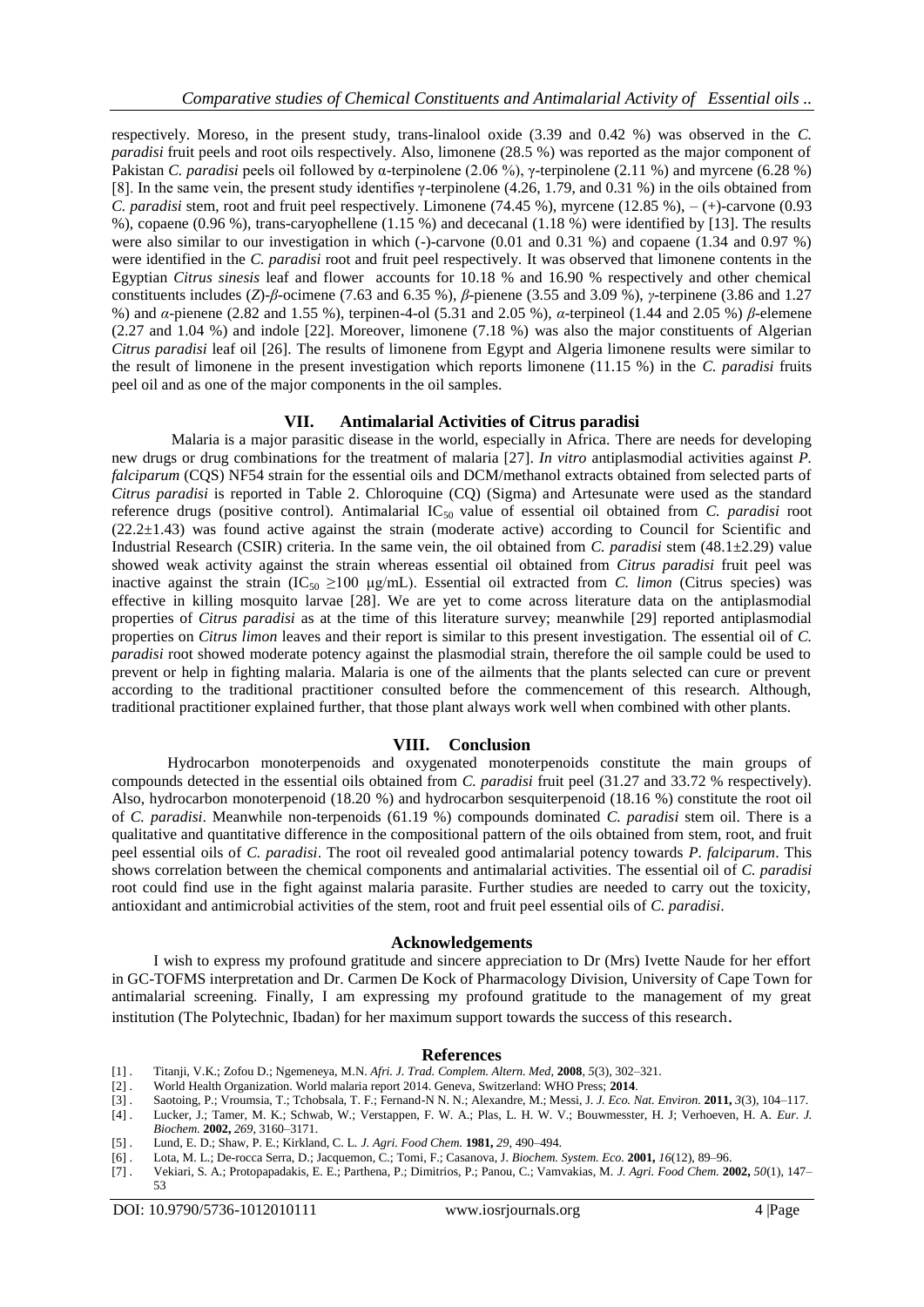- [8] . Ahmad, M. M.; Rehman, S.; Iqbal, Z.; Anjum, F. M.; Sultan, J. I. *Pakistan J. Botany* **2006,** *38*, 319‒324.
- [9] . Kirbaslar, S. I.; Boz, I.; Kirbaslar, F. G. *J. Essent. Oil Res*. **2006,** *18*, 525–543.
- [10] . Mahmud, S.; Saleem, M.; Siddiqui, S.; Ahmad, R.; Khanum, R.; Parveen, Z. *J. Saudi Chem. Soc.* **2009,** *12*, 195–198.
- [11] . Benvenuti, F.; Gironi, F.; Lamberti, L. *J. Supercri. Fluids*. **2001**, *20*, 29‒44.
- [12] . Kamal, G. M.; Anwar, F.; Hussain, A. I.; Sarri, N.; Ashraf, M. Y. *Int. Food Res. J.* **2011,** *18*(4), 1275–1282.
- [13] . Hatil, H.E.; Kamali, B.O.; Burham, O.; Awatif A.E. *American Res. Thoughts* **2015**, 1(9), 2079-2085.
- [14] . European Pharmacopoeia Commission. Sage leaf (salva officinalia). European Pharmacopoeia, 6<sup>th</sup> Edition. Strasbourg Strasbourg, France: Europe. Directorate *Quality Medicine*, **2008**, 2853.
- [15] . Adam, R.P. Identification of Essential Oils components by Gas Ghromatography/Quadrupole Mass Spectroscopy. Allured Publishing Corporation: Illinois, USA, **2001**, pp 456.
- [16] . Nagappan, T.; Ramasamy, P.; Wahid, M. E. A.; Segaran, T. C.; Vairappan, C. S. *Molecules*, **2011,** *16*, 9651–9664.
- [17] . Baharum, S. N.; Bunawan, H.; Ghani, M. A.; Mustapha, W. A. W.; Noor, N. M. *Molecules* **2010,** *15*, 7006‒7015.
- [18] . Mancini, E.; Arnold, N. A.; Martino, L.; Feo, V.; Formisano, C.; Rigano, D.; Senatore, F. *Molecules* **2009,** *14*, 4725–4736.
- [19] . Skogerson, K.; Wohlgemuth, G.; Barupal, D. K.; Fiehn, O. *B. M. C Bioinformatics* **2011,** *12*, 321.
- [20] . Al-Shuneigat, J.; Al- Sarayreh, S.; Al-Qudah, M.; Al-Tarawneh, I.; Al–Saraireh, Y.; Al-Qtaitat, A. *Bri. J. Med. Med. Res.* **2015,** *5*(3), 297‒302.
- 
- [21] . Sudhanshu, S.; Neerja, P.; Jain, D. C.; Bhakuni, R. S. *Current Sci.* **2003,** *35*, 9. [22] . Hamdan, D. *J. Med. Plant Res.* **2013a,** 7(18): 204‒1215; *J. Med. Plant Res.* **2013b,** *5*(5), 83‒90.
- [23] . Tajuddin, S. N.; Muhamad, N. S.; Yarmo, M. A.; Yusoff, M. M. *Mendeleev Commun.* **2013,** *23*, 51–52.
- 
- [25] . Wagner, C.; Sefkow, M.; Kopka, J.; *Phytochemistry* **2003,** *62*, 887–900.
- [24] . Dalila, H.; Assem, E. *Eur. Sci. J.* **2014**, *10*(15), 1857–7431.<br>[25] . Wagner, C.; Sefkow, M.; Kopka, J.; *Phytochemistry* **2003**, 6<br>[26] . Zohra H.F.; Rachida, A.; Malika, M.; Benali, S.; Samir, A.A [26] . Zohra H.F.; Rachida, A.; Malika, M.; Benali, S.; Samir, A.A.; Meriem, B. *Afri. J. Biotech*, **2015**, *14*(12), 1048–1055.
- [27] . Ibrahim, H.A.; Imam, I.A.; Bello, A.M.; Umar, U.; Muhammad, S.; Abdullahi, S.A. *Int. J. Sci. Tech.* **2012**, 2(8), 601–605.<br>[28] . Zayed, A.A.; Saeed, R.M.A.; El Namaky, A.H.; Ismail, H.M.; Mady, H.Y. *World J. Zoo.*
- [28] . Zayed, A.A.; Saeed, R.M.A.; El Namaky, A.H.; Ismail, H.M.; Mady, H.Y. *World J. Zoo*. **2009**, *4*, 109–121.
- [29] . Melariri, P.; Campbell, W.; Etusim, P.; Smith, P. *J. Med. Plant Res.* **2012**, *6*(47), 5770-5779.

#### **Table1: Chemical comparison of the components identified from** *Citrus paradisi* **Stem, Root and Fruit peel Essential Oils**

| Index<br><b>CPR</b><br><b>CPP</b><br><b>CPS</b><br>Boric acid<br>126<br>0.43<br>L.<br>÷<br>Furfural<br>165<br>0.18<br>$\overline{a}$<br>$\overline{a}$<br>554<br>Octanal<br>0.46<br>L.<br>L.<br>580<br>0.01<br>p-Cymen-7-ol<br>L,<br>L.<br>581<br>1H-Tetrazole, 5-methyl-<br>0.04<br>÷,<br>$\overline{\phantom{a}}$<br>631<br>23.04<br>$3-Hexen-1-ol$ , $(Z)$<br>$\overline{a}$<br>$\overline{a}$<br>641<br>$(+)$ -4-Carene<br>$\overline{a}$<br>1.34<br>÷<br>652<br>Benzene, 2,4-dichloro-1-methoxy-<br>4.85<br>$\overline{\phantom{a}}$<br>$\overline{\phantom{a}}$<br>667<br>2-Heptanone<br>24.18<br>L.<br>÷<br>Fenchone<br>667<br>0.53<br>÷,<br>$\overline{\phantom{a}}$<br>723<br>Heptane, 2,4-dimethyl-<br>0.36<br>÷.<br>÷,<br>735<br>0.03<br>Octane<br>÷.<br>÷<br>Indole<br>755<br>0.73<br>$\overline{a}$<br>$\overline{a}$<br>770<br>trans-2-(2-Pentenyl)furan<br>0.07<br>$\overline{\phantom{a}}$<br>773<br>Heptane, 2-bromo-<br>0.03<br>÷<br>٠<br>Cyclohexane, 1,4-dimethyl-, cis-<br>774<br>0.02<br>0.02<br>$\overline{a}$<br>Phenol, 2-methyl-5-(1-methylethyl)-<br>786<br>3.80<br>÷<br>$\overline{\phantom{a}}$ |
|------------------------------------------------------------------------------------------------------------------------------------------------------------------------------------------------------------------------------------------------------------------------------------------------------------------------------------------------------------------------------------------------------------------------------------------------------------------------------------------------------------------------------------------------------------------------------------------------------------------------------------------------------------------------------------------------------------------------------------------------------------------------------------------------------------------------------------------------------------------------------------------------------------------------------------------------------------------------------------------------------------------------------------------------------------------------------------------------------------------------------|
|                                                                                                                                                                                                                                                                                                                                                                                                                                                                                                                                                                                                                                                                                                                                                                                                                                                                                                                                                                                                                                                                                                                              |
|                                                                                                                                                                                                                                                                                                                                                                                                                                                                                                                                                                                                                                                                                                                                                                                                                                                                                                                                                                                                                                                                                                                              |
|                                                                                                                                                                                                                                                                                                                                                                                                                                                                                                                                                                                                                                                                                                                                                                                                                                                                                                                                                                                                                                                                                                                              |
|                                                                                                                                                                                                                                                                                                                                                                                                                                                                                                                                                                                                                                                                                                                                                                                                                                                                                                                                                                                                                                                                                                                              |
|                                                                                                                                                                                                                                                                                                                                                                                                                                                                                                                                                                                                                                                                                                                                                                                                                                                                                                                                                                                                                                                                                                                              |
|                                                                                                                                                                                                                                                                                                                                                                                                                                                                                                                                                                                                                                                                                                                                                                                                                                                                                                                                                                                                                                                                                                                              |
|                                                                                                                                                                                                                                                                                                                                                                                                                                                                                                                                                                                                                                                                                                                                                                                                                                                                                                                                                                                                                                                                                                                              |
|                                                                                                                                                                                                                                                                                                                                                                                                                                                                                                                                                                                                                                                                                                                                                                                                                                                                                                                                                                                                                                                                                                                              |
|                                                                                                                                                                                                                                                                                                                                                                                                                                                                                                                                                                                                                                                                                                                                                                                                                                                                                                                                                                                                                                                                                                                              |
|                                                                                                                                                                                                                                                                                                                                                                                                                                                                                                                                                                                                                                                                                                                                                                                                                                                                                                                                                                                                                                                                                                                              |
|                                                                                                                                                                                                                                                                                                                                                                                                                                                                                                                                                                                                                                                                                                                                                                                                                                                                                                                                                                                                                                                                                                                              |
|                                                                                                                                                                                                                                                                                                                                                                                                                                                                                                                                                                                                                                                                                                                                                                                                                                                                                                                                                                                                                                                                                                                              |
|                                                                                                                                                                                                                                                                                                                                                                                                                                                                                                                                                                                                                                                                                                                                                                                                                                                                                                                                                                                                                                                                                                                              |
|                                                                                                                                                                                                                                                                                                                                                                                                                                                                                                                                                                                                                                                                                                                                                                                                                                                                                                                                                                                                                                                                                                                              |
|                                                                                                                                                                                                                                                                                                                                                                                                                                                                                                                                                                                                                                                                                                                                                                                                                                                                                                                                                                                                                                                                                                                              |
|                                                                                                                                                                                                                                                                                                                                                                                                                                                                                                                                                                                                                                                                                                                                                                                                                                                                                                                                                                                                                                                                                                                              |
|                                                                                                                                                                                                                                                                                                                                                                                                                                                                                                                                                                                                                                                                                                                                                                                                                                                                                                                                                                                                                                                                                                                              |
|                                                                                                                                                                                                                                                                                                                                                                                                                                                                                                                                                                                                                                                                                                                                                                                                                                                                                                                                                                                                                                                                                                                              |
| 800<br>Cyclopentanol, 1-methyl-<br>0.01<br>÷,<br>$\overline{\phantom{a}}$                                                                                                                                                                                                                                                                                                                                                                                                                                                                                                                                                                                                                                                                                                                                                                                                                                                                                                                                                                                                                                                    |
| 2-Hexanone<br>800<br>0.01<br>0.02<br>$\overline{a}$                                                                                                                                                                                                                                                                                                                                                                                                                                                                                                                                                                                                                                                                                                                                                                                                                                                                                                                                                                                                                                                                          |
| 800<br>1.94<br>0.56<br>Hexanal<br>0.01                                                                                                                                                                                                                                                                                                                                                                                                                                                                                                                                                                                                                                                                                                                                                                                                                                                                                                                                                                                                                                                                                       |
| Cyclohexane, 1,3-dimethyl-, cis-<br>800<br>0.02<br>0.14<br>$\overline{\phantom{a}}$                                                                                                                                                                                                                                                                                                                                                                                                                                                                                                                                                                                                                                                                                                                                                                                                                                                                                                                                                                                                                                          |
| 800<br>Cyclohexane, 1,4-dimethyl-<br>0.02<br>$\overline{\phantom{a}}$<br>L,                                                                                                                                                                                                                                                                                                                                                                                                                                                                                                                                                                                                                                                                                                                                                                                                                                                                                                                                                                                                                                                  |
| Cyclotrisiloxane, hexamethyl-<br>800<br>0.67<br>÷,<br>$\overline{\phantom{a}}$                                                                                                                                                                                                                                                                                                                                                                                                                                                                                                                                                                                                                                                                                                                                                                                                                                                                                                                                                                                                                                               |
| Heptane, 2,5-dimethyl-<br>800<br>0.01<br>L,<br>$\overline{\phantom{a}}$                                                                                                                                                                                                                                                                                                                                                                                                                                                                                                                                                                                                                                                                                                                                                                                                                                                                                                                                                                                                                                                      |
| Benzene, 1-methyl-3-(1-methylethenyl)-<br>800<br>0.13<br>÷,<br>L,                                                                                                                                                                                                                                                                                                                                                                                                                                                                                                                                                                                                                                                                                                                                                                                                                                                                                                                                                                                                                                                            |
| 800<br>Isogeranial<br>0.02<br>$\overline{a}$<br>$\overline{a}$                                                                                                                                                                                                                                                                                                                                                                                                                                                                                                                                                                                                                                                                                                                                                                                                                                                                                                                                                                                                                                                               |
| Bicyclo <sup>[3.1.0]</sup> hexan-3-ol, 4-methylene-1- $(1$ -methylethyl)-, $[1S-(1\lambda,3\lambda,5\lambda)]$ -<br>848<br>0.05<br>÷,<br>L,                                                                                                                                                                                                                                                                                                                                                                                                                                                                                                                                                                                                                                                                                                                                                                                                                                                                                                                                                                                  |
| 850<br>0.01<br>Cyclohexane, ethyl-<br>0.01<br>÷                                                                                                                                                                                                                                                                                                                                                                                                                                                                                                                                                                                                                                                                                                                                                                                                                                                                                                                                                                                                                                                                              |
| Cyclohexane, 1,2-dimethyl- (cis/trans)<br>855<br>0.03<br>$\overline{\phantom{a}}$<br>$\overline{\phantom{a}}$                                                                                                                                                                                                                                                                                                                                                                                                                                                                                                                                                                                                                                                                                                                                                                                                                                                                                                                                                                                                                |
| Acetic acid, octyl ester<br>857<br>0.04<br>٠<br>÷                                                                                                                                                                                                                                                                                                                                                                                                                                                                                                                                                                                                                                                                                                                                                                                                                                                                                                                                                                                                                                                                            |
| Benzene, 1,3-dimethyl-<br>865<br>0.09<br>L,<br>L,                                                                                                                                                                                                                                                                                                                                                                                                                                                                                                                                                                                                                                                                                                                                                                                                                                                                                                                                                                                                                                                                            |
| 870<br>Pentalene, octahydro-, cis-<br>$\overline{\phantom{a}}$<br>$\overline{\phantom{a}}$<br>ä,                                                                                                                                                                                                                                                                                                                                                                                                                                                                                                                                                                                                                                                                                                                                                                                                                                                                                                                                                                                                                             |
| Toluene<br>878<br>0.55<br>$\overline{a}$<br>$\overline{a}$                                                                                                                                                                                                                                                                                                                                                                                                                                                                                                                                                                                                                                                                                                                                                                                                                                                                                                                                                                                                                                                                   |
| 882<br>Cyclohexane, 1,1,3-trimethyl-<br>0.01<br>L,                                                                                                                                                                                                                                                                                                                                                                                                                                                                                                                                                                                                                                                                                                                                                                                                                                                                                                                                                                                                                                                                           |
| 893<br>0.24<br>0.03<br>Heptanal<br>÷,                                                                                                                                                                                                                                                                                                                                                                                                                                                                                                                                                                                                                                                                                                                                                                                                                                                                                                                                                                                                                                                                                        |
| 893<br>Bicyclo[4.2.0]octa-1,3,5-triene<br>0.03<br>0.02<br>÷                                                                                                                                                                                                                                                                                                                                                                                                                                                                                                                                                                                                                                                                                                                                                                                                                                                                                                                                                                                                                                                                  |
| o-Xylene<br>893<br>0.07<br>0.05<br>$\overline{a}$                                                                                                                                                                                                                                                                                                                                                                                                                                                                                                                                                                                                                                                                                                                                                                                                                                                                                                                                                                                                                                                                            |
| 897<br>Cyclopentane, 1-ethyl-2-methyl-, cis-<br>0.01<br>$\overline{\phantom{a}}$<br>$\overline{\phantom{a}}$                                                                                                                                                                                                                                                                                                                                                                                                                                                                                                                                                                                                                                                                                                                                                                                                                                                                                                                                                                                                                 |
| Ethylbenzene<br>900<br>0.01<br>÷.                                                                                                                                                                                                                                                                                                                                                                                                                                                                                                                                                                                                                                                                                                                                                                                                                                                                                                                                                                                                                                                                                            |
| Heptane, 3-methyl-<br>900<br>0.01<br>0.01<br>$\overline{\phantom{a}}$                                                                                                                                                                                                                                                                                                                                                                                                                                                                                                                                                                                                                                                                                                                                                                                                                                                                                                                                                                                                                                                        |
| Nonane<br>900<br>0.05<br>L,<br>L,                                                                                                                                                                                                                                                                                                                                                                                                                                                                                                                                                                                                                                                                                                                                                                                                                                                                                                                                                                                                                                                                                            |
| (E)-4,8-Dimethylnona-1,3,7-triene<br>900<br>0.08<br>÷                                                                                                                                                                                                                                                                                                                                                                                                                                                                                                                                                                                                                                                                                                                                                                                                                                                                                                                                                                                                                                                                        |
| 3-Hexen-1-ol, acetate, (Z)<br>917<br>0.59<br>$\overline{\phantom{a}}$<br>L,                                                                                                                                                                                                                                                                                                                                                                                                                                                                                                                                                                                                                                                                                                                                                                                                                                                                                                                                                                                                                                                  |
| 918<br>8.36<br>(2R,5S)-2-Methyl-5-(prop-1-en-2-yl)-2-vinyltetrahydrofuran<br>$\overline{\phantom{a}}$<br>$\overline{\phantom{a}}$                                                                                                                                                                                                                                                                                                                                                                                                                                                                                                                                                                                                                                                                                                                                                                                                                                                                                                                                                                                            |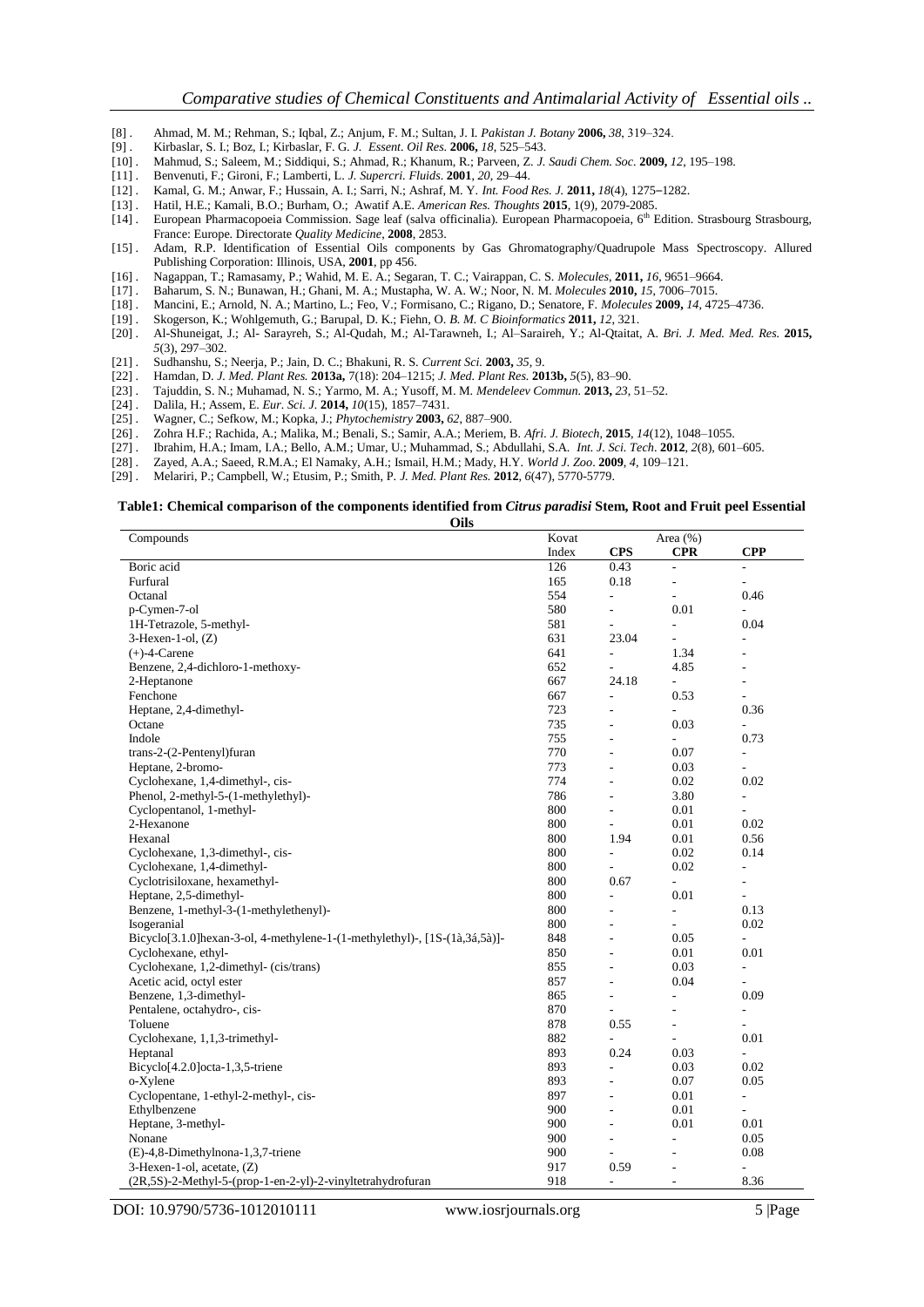| Butanoic acid, 2-methyl-, hexyl ester                                         | 921  | L,                           | 0.01                     | $\overline{\phantom{a}}$     |
|-------------------------------------------------------------------------------|------|------------------------------|--------------------------|------------------------------|
| Myroxide                                                                      | 925  | L,                           | 0.13                     | ÷,                           |
|                                                                               |      |                              |                          |                              |
| p-Mentha-1,5-dien-8-ol                                                        | 933  | ÷,                           | 0.02                     | ÷,                           |
| 5-Hepten-2-one, 6-methyl-                                                     | 941  | ÷,                           | 1.44                     | 0.02                         |
| 1-Cyclohexene-1-carboxaldehyde, 2,6,6-trimethyl-                              | 950  | L,                           | 0.02                     | ÷,                           |
|                                                                               |      |                              |                          |                              |
| Dill ether                                                                    | 950  | $\overline{\phantom{m}}$     | 0.04                     | $\qquad \qquad \blacksquare$ |
| trans-á-Ionone                                                                | 950  | $\overline{a}$               | 0.31                     | ÷,                           |
|                                                                               |      |                              |                          |                              |
| Cyclooctane, methyl-                                                          | 954  | $\frac{1}{2}$                | $\overline{\phantom{a}}$ | $\frac{1}{2}$                |
| Benzene, 1,2,3-trimethyl-                                                     | 957  | L,                           | 0.07                     | L.                           |
| Bicyclo[3.1.0]hexane, 4-methylene-1-(1-methylethyl)-                          | 957  | $\overline{\phantom{a}}$     | 0.54                     | 0.42                         |
|                                                                               |      |                              |                          |                              |
| $\alpha$ -Myrcene                                                             | 958  | ÷,                           | 2.89                     | 13.08                        |
| 1,3-Dioxolane, 2-heptyl-                                                      | 962  | ÷,                           | $\overline{\phantom{0}}$ | 0.91                         |
|                                                                               |      |                              |                          |                              |
| 4-Hexen-1-ol, 5-methyl-2-(1-methylethenyl)-, acetate                          | 973  | ÷,                           | ÷.                       | 0.06                         |
| Bicyclo[3.1.0]hex-2-ene, 2-methyl-5-(1-methylethyl)-                          | 978  | $\frac{1}{2}$                | 0.67                     | 0.01                         |
|                                                                               | 982  | 0.76                         |                          | L.                           |
| Cyclopentasiloxane, decamethyl-                                               |      |                              |                          |                              |
| $\alpha$ -Ocimene                                                             | 983  | $\overline{a}$               | 0.75                     | 1.11                         |
| Naphthalene, 1,2,3,4,4a,5,6,8a-octahydro-7-methyl-4-methylene-1-(1-           |      |                              |                          |                              |
|                                                                               |      |                              |                          |                              |
| methylethyl)-, (1à,4aá,8aà)-                                                  | 984  | ÷,                           | 0.28                     | ÷,                           |
| Acetophenone                                                                  | 989  | $\overline{a}$               | 0.01                     | ÷,                           |
| Ethanone, 1-(3-methylphenyl)-                                                 | 992  | L,                           | 0.03                     | L.                           |
|                                                                               |      |                              |                          |                              |
| 1-Isopropyl-4,7-dimethyl-1,2,3,5,6,8a-hexahydronaphthalene                    | 996  | $\frac{1}{2}$                | 1.11                     | $\overline{\phantom{a}}$     |
| Benzaldehyde                                                                  | 1000 | ÷,                           | 0.03                     | 0.01                         |
|                                                                               |      |                              |                          |                              |
| 2-Cyclopenten-1-one, 3,4,4-trimethyl-                                         | 1000 | $\overline{a}$               | 0.08                     | $\overline{\phantom{a}}$     |
| 4-Acetyl-1-methylcyclohexene                                                  | 1000 | $\overline{a}$               | $\sim$                   | 0.01                         |
| 2-Nonenal, (E)-                                                               | 1000 | ÷,                           | 0.04                     | $\overline{a}$               |
|                                                                               |      |                              |                          |                              |
| 1,6-Dioxaspiro[4.4]nonane, 2-ethyl-                                           | 1000 | ÷,                           | 0.08                     | ÷,                           |
| Nonanal                                                                       | 1000 | ÷,                           | $\overline{a}$           | 0.69                         |
|                                                                               |      |                              |                          |                              |
| p-Mentha-1,5,8-triene                                                         | 1000 | ÷,                           | 0.14                     | ÷,                           |
| (1R)-2,6,6-Trimethylbicyclo[3.1.1]hept-2-ene                                  | 1000 | ÷,                           | 1.56                     | ÷,                           |
|                                                                               |      |                              |                          |                              |
| 1,5-Cyclooctadiene, 3,4-dimethyl-                                             | 1000 | $\overline{\phantom{m}}$     | 1.72                     | $\frac{1}{2}$                |
| $\alpha$ -Pinene                                                              | 1000 | ÷,                           | ÷,                       | 1.12                         |
| $2,4,6$ -Octatriene, 2,6-dimethyl-, $(E,E)$ -                                 | 1000 | $\overline{\phantom{a}}$     | 0.34                     | 0.48                         |
|                                                                               |      |                              |                          |                              |
| Bicyclo <sup>[3.1.0]</sup> hex-2-ene, 4-methylene-1-(1-methylethyl)-          | 1000 | L.                           | 0.20                     | ÷,                           |
| 2-Cyclohexen-1-ol, 1-methyl-4-(1-methylethenyl)-, trans-                      | 1000 | $\overline{a}$               | ÷,                       | 0.03                         |
|                                                                               |      |                              |                          |                              |
| $cis$ -(-)-1,2-Epoxy-p-menth-8-ene                                            | 1000 | $\overline{a}$               | 0.05                     | 0.18                         |
| cis-p-Mentha-2,8-dien-1-ol                                                    | 1000 | ÷,                           | L.                       | 0.14                         |
| 2H-Pyran, tetrahydro-4-methyl-2-(2-methyl-1-propenyl)-                        | 1000 | L,                           | 0.36                     | $\overline{\phantom{a}}$     |
|                                                                               |      |                              |                          |                              |
| Limonene                                                                      | 1000 | L,                           | ÷.                       | 11.15                        |
| 2,6-Octadiene, 2,6-dimethyl-                                                  | 1000 | L,                           | L                        | 0.06                         |
|                                                                               |      |                              |                          |                              |
| Benzaldehyde, 4-(1-methylethyl)-                                              | 1000 | ÷,                           | 0.01                     | L.                           |
| 2-Cyclohexen-1-one, 3-methyl-6-(1-methylethenyl)-, (S)-                       | 1000 | $\overline{a}$               | L.                       | 0.13                         |
| Limonene oxide, trans-                                                        | 1000 | ÷,                           | $\overline{\phantom{0}}$ | 0.14                         |
|                                                                               |      |                              |                          |                              |
| 3-Cyclohexene-1-acetaldehyde, à,4-dimethyl-                                   | 1000 | $\qquad \qquad \blacksquare$ | ÷,                       | 0.09                         |
| 2,6-Octadienal, 3,7-dimethyl-, (E)-                                           | 1000 | L,                           | 0.10                     | 0.75                         |
|                                                                               |      |                              |                          |                              |
| Camphor                                                                       | 1000 | $\overline{a}$               | 0.67                     | $\overline{\phantom{a}}$     |
| Isopulegol                                                                    | 1000 | L,                           |                          | 0.12                         |
| 6-Octenal, 3,7-dimethyl-, (R)-                                                | 1000 | $\overline{a}$               | 0.67                     | L,                           |
|                                                                               |      |                              |                          |                              |
| trans-Linalool oxide (furanoid)                                               | 1000 | ÷.                           | 0.42                     | 3.39                         |
| Decanal                                                                       | 1000 | $\overline{a}$               | 0.11                     | 3.29                         |
| Butanoic acid, hexyl ester                                                    | 1000 |                              | $\overline{a}$           | 0.02                         |
|                                                                               |      |                              |                          |                              |
| n-Valeric acid cis-3-hexenyl ester                                            | 1000 | L,                           | L                        | 0.01                         |
| Undecane, 5-methyl-                                                           | 1000 | L,                           | $\overline{a}$           | 0.12                         |
|                                                                               |      |                              |                          |                              |
| Butanoic acid, 2-methyl-, methyl ester                                        | 1021 | L,                           | 0.01                     | L.                           |
| 1-Cyclohexene-1-carboxaldehyde, 4-(1-methylethenyl)-                          | 1026 | L,                           | ÷                        | 0.16                         |
| Octane, 2,4,6-trimethyl-                                                      | 1026 | L,                           | $\overline{a}$           | 0.01                         |
|                                                                               |      |                              |                          |                              |
| (-)-Carvone                                                                   | 1027 | L,                           | 0.01                     | 0.31                         |
| Undecanal                                                                     | 1027 | ÷,                           |                          | 0.05                         |
| Aristol-1(10)-en-9-yl isovalerate                                             | 1036 | $\frac{1}{2}$                | $0.08\,$                 | $\qquad \qquad \blacksquare$ |
|                                                                               |      |                              |                          |                              |
| cis-3-Hexenyl isovalerate                                                     | 1045 | L,                           | 0.02                     | ÷,                           |
| $\alpha$ -Phellandrene                                                        | 1050 | $\overline{a}$               | 6.32                     | $\overline{\phantom{a}}$     |
| 2,4,6-Trimethyl-1,3,6-heptatriene                                             |      | L,                           |                          | ÷.                           |
|                                                                               | 1052 |                              | 0.13                     |                              |
| $(1S, 2R, 4R, 7R)$ -4-Isopropyl-7-methyl-3,8-dioxatricyclo[5.1.0.02,4] octane | 1053 | $\overline{a}$               | 0.07                     | ÷,                           |
| Terpinen-4-ol                                                                 | 1055 | L,                           | 1.62                     | 0.73                         |
|                                                                               |      |                              |                          |                              |
| o-Cymene                                                                      | 1061 | L,                           | 0.08                     | ÷,                           |
| Hexadecanal                                                                   | 1073 | L,                           | 0.01                     | ÷,                           |
|                                                                               |      |                              |                          |                              |
| Cyclohexene, 1-methyl-4-(1-methylethylidene)-                                 | 1100 | L,                           | 0.42                     | 3.39                         |
| 2,6-Octadienal, $3,7$ -dimethyl-, $(Z)$ -                                     | 1100 | L,                           | 0.04                     | 0.69                         |
| Linalool                                                                      | 1100 | L,                           | 3.74                     | 4.53                         |
|                                                                               |      |                              |                          |                              |
| $\alpha$ -Terpinyl acetate                                                    | 1104 | ÷,                           | 0.14                     | $\overline{a}$               |
| 5,9-Undecadien-2-one, 6,10-dimethyl-, (E)-                                    | 1133 | L.                           | 0.07                     | 0.01                         |
| Cyclohexasiloxane, dodecamethyl                                               |      | 0.21                         |                          |                              |
|                                                                               | 1134 |                              | $\overline{\phantom{0}}$ | ÷,                           |
| 1H-Cycloprop[e]azulen-4-ol, decahydro-1,1,4,7-tetramethyl-, [1aR-             |      |                              |                          |                              |
| $(1a\hat{a}, 4\hat{a}, 4a\hat{a}, 7\hat{a}, 7a\hat{a}, 7b\hat{a})$ ]-         | 1146 | $\frac{1}{2}$                | 0.03                     | $\overline{\phantom{a}}$     |
| 2,6-Octadien-1-ol, 3,7-dimethyl-, acetate                                     | 1177 |                              |                          | 0.72                         |
|                                                                               |      |                              |                          |                              |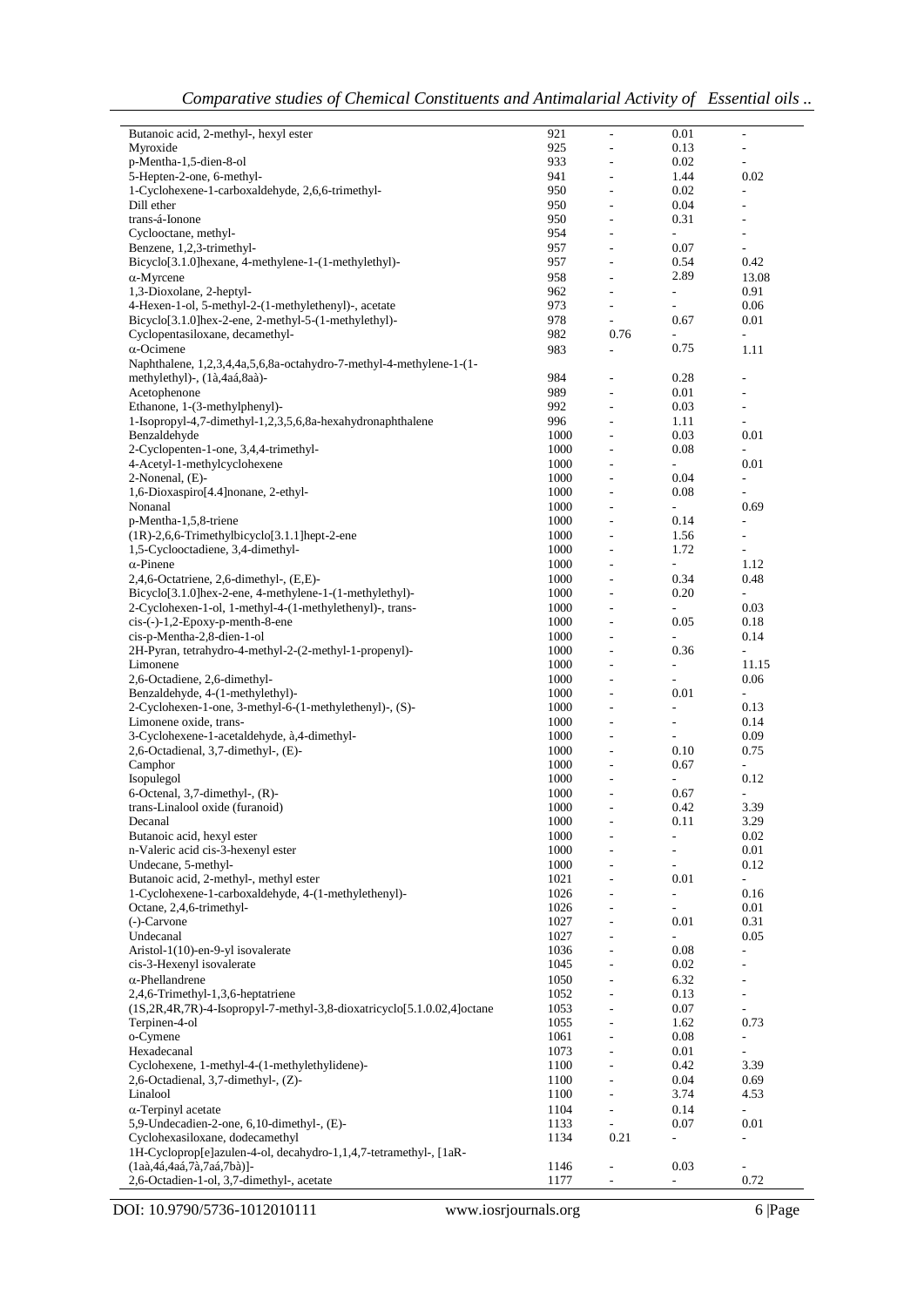| Acetic acid, (dodecahydro-7-hydroxy-1,4b,8,8-tetramethyl-10-oxo-2(1H)-         |      |                              |                             |                             |
|--------------------------------------------------------------------------------|------|------------------------------|-----------------------------|-----------------------------|
| phenanthrenylidene)-,2-(dimethylamino)ethyl ester                              | 1179 | $\overline{\phantom{a}}$     | 0.73                        | $\overline{\phantom{a}}$    |
| Limonene oxide, cis-                                                           | 1200 | L.                           | $\overline{\phantom{a}}$    | 0.62                        |
| Dodecanal                                                                      | 1200 | $\overline{\phantom{a}}$     | ÷                           | 0.19                        |
| alfa.-Copaene                                                                  | 1200 | $\overline{\phantom{a}}$     | 1.34                        | 0.97                        |
| $(-)$ - $\alpha$ -Bourbonene                                                   | 1210 | 0.37                         | $\overline{\phantom{a}}$    | $\mathcal{L}^{\mathcal{A}}$ |
|                                                                                | 1216 | $\overline{\phantom{a}}$     |                             |                             |
| Caryophyllene                                                                  |      |                              | 0.47                        | 8.81                        |
| $Trisiloxane, 1, 1, 1, 5, 5, 5$ -hexamethyl-3-[(trimethysilyl) $oxy$ ]-        | 1223 | 1.43                         | $\overline{\phantom{a}}$    | $\overline{\phantom{a}}$    |
| Cyclohexene, 3-(1,5-dimethyl-4-hexenyl)-6-methylene-, [S-(R*,S*)]-             | 1229 | $\overline{\phantom{a}}$     | 1.11                        | $\sim$                      |
| $\alpha$ -Longipinene                                                          | 1250 | $\overline{\phantom{a}}$     | $\overline{\phantom{a}}$    | 0.04                        |
| $\alpha$ -Muurolene                                                            | 1250 | $\overline{\phantom{a}}$     | ÷                           | 1.41                        |
| Neointermedeol                                                                 | 1250 | ÷,                           | 0.73                        | $\overline{\phantom{a}}$    |
| Octane, 1,1'-oxybis-                                                           | 1250 | $\blacksquare$               | $\overline{\phantom{a}}$    | 0.04                        |
| Humulene                                                                       | 1252 | $\overline{\phantom{a}}$     | 5.63                        | 0.78                        |
|                                                                                |      |                              |                             |                             |
| Terpineol                                                                      | 1267 | $\overline{\phantom{a}}$     | 0.20                        | 2.13                        |
| 2-Octen-1-ol, 3,7-dimethyl-                                                    | 1284 | $\overline{\phantom{a}}$     | 0.04                        | $\overline{\phantom{a}}$    |
| Bicyclo[3.1.0]hexan-2-ol, 2-methyl-5-(1-methylethyl)-, (1à,2á,5à)-             | 1311 | $\overline{\phantom{a}}$     | 1.00                        | $\overline{\phantom{a}}$    |
| Tridecane, 5-methyl-                                                           | 1326 | $\overline{\phantom{a}}$     | $\overline{\phantom{a}}$    | 0.06                        |
| Naphthalene, 1,2,3,4,4a,7-hexahydro-1,6-dimethyl-4-(1-methylethyl)-            | 1338 | $\overline{\phantom{a}}$     | 0.16                        | 0.03                        |
| 2(3H)-Furanone, 5-butyldihydro-                                                | 1350 | $\overline{\phantom{a}}$     | 0.04                        | $\mathcal{L}$               |
| $\alpha$ -Cubebene                                                             | 1350 | $\overline{\phantom{a}}$     | 0.10                        | 0.06                        |
| Elemene isomer                                                                 | 1355 | $\overline{\phantom{a}}$     | 0.32                        | 0.08                        |
| Benzoic acid, 2-methylpropyl ester                                             | 1358 | $\sim$                       | 0.03                        | $\overline{\phantom{a}}$    |
|                                                                                |      |                              |                             |                             |
| 10,18-Bisnorabieta-8,11,13-triene                                              | 1365 | $\overline{\phantom{a}}$     | 0.01                        | $\overline{\phantom{a}}$    |
| 4-Isopropyl-6-methyl-1-methylene-1,2,3,4-tetrahydronaphthalene                 | 1370 | ä,                           | 0.03                        | 0.15                        |
| Anthracene, 9-phenyl-                                                          | 1381 | 0.12                         | ÷.                          | $\Box$                      |
| 2,6-Octadienoic acid, 3,7-dimethyl-, methyl ester                              | 1382 | ä,                           | 0.01                        | $\overline{a}$              |
| 2,6-Dimethyl-1,3,5,7-octatetraene, E,E-                                        | 1383 | $\overline{\phantom{a}}$     | 0.09                        | 0.01                        |
| 2-Furanmethanol, 5-ethenyltetrahydro-à,à,5-trimethyl-, cis-                    | 1385 | $\overline{\phantom{a}}$     | 0.74                        | 6.95                        |
| $\gamma$ -Muurolene                                                            | 1398 | 5.22                         | 0.47                        | 0.05                        |
| 2-Pentadecanone, 6,10,14-trimethyl-                                            | 1398 | $\overline{\phantom{a}}$     | 0.45                        | $\overline{\phantom{a}}$    |
|                                                                                |      |                              |                             |                             |
| Camphene                                                                       | 1400 | $\overline{\phantom{a}}$     | 0.07                        | $\overline{\phantom{a}}$    |
| 2,6-Octadien-1-ol, 3,7-dimethyl-, acetate, (Z)-                                | 1416 | $\overline{\phantom{a}}$     | 0.07                        | 0.72                        |
| $\alpha$ -Guaiene                                                              | 1425 | $\overline{\phantom{a}}$     | $\mathcal{L}_{\mathcal{A}}$ | 0.03                        |
| 3-Heptyne, 2,2,6-trimethyl-5-chloro-6-phenyl-                                  | 1443 | $\overline{\phantom{a}}$     | 0.09                        | $\sim$                      |
| $\alpha$ -Calacorene                                                           | 1445 | $\overline{\phantom{a}}$     | 0.02                        | $\overline{\phantom{a}}$    |
| cis-Muurola-4(15),5-diene                                                      | 1446 | $\overline{\phantom{a}}$     | 0.18                        | $\overline{\phantom{a}}$    |
|                                                                                |      |                              | 0.61                        |                             |
| $(E)$ - $\alpha$ -Famesene                                                     | 1450 | $\overline{\phantom{a}}$     |                             | 0.09                        |
| (-)-Aristolene                                                                 | 1460 | $\overline{\phantom{a}}$     | 0.21                        | $\overline{\phantom{a}}$    |
| (8R,8aS)-8,8a-Dimethyl-2-(propan-2-ylidene)-1,2,3,7,8,8a-                      |      |                              |                             |                             |
| hexahydronaphthalene                                                           | 1464 | ÷,                           | 0.02                        |                             |
| Benzene, 1,1'-(1,1,2,2-tetramethyl-1,2-ethanediyl)bis-                         | 1469 | $\overline{\phantom{a}}$     | 0.03                        | ÷                           |
| Neophytadiene                                                                  | 1472 | $\sim$                       | 0.17                        | $\overline{a}$              |
| (R,1E,5E,9E)-1,5,9-Trimethyl-12-(prop-1-en-2-yl)cyclotetradeca-1,5,9-triene    | 1482 | $\overline{\phantom{a}}$     | 0.01                        | ÷                           |
| Lanceol, cis                                                                   | 1486 |                              | 0.66                        | $\overline{\phantom{a}}$    |
| Naphthalene, 1,6-dimethyl-                                                     | 1500 |                              | 0.47                        | $\overline{\phantom{a}}$    |
|                                                                                |      | $\overline{\phantom{a}}$     |                             |                             |
| Acetic acid, decyl ester                                                       | 1500 | $\overline{\phantom{a}}$     | $\overline{\phantom{a}}$    | 0.03                        |
| 1-Iodo-2-methylundecane                                                        | 1500 | $\qquad \qquad \blacksquare$ |                             | 0.01                        |
| Diphenylmethane                                                                | 1500 | 1.31                         | ÷,                          | $\overline{\phantom{a}}$    |
| $\alpha$ -Corocalene                                                           | 1500 | ÷,                           |                             | 0.07                        |
| trans-Calamenene                                                               | 1500 | L.                           | 0.02                        | 0.08                        |
| 1,1,7,7a-Tetramethyl-1a,2,6,7,7a,7b-hexahydro-1H-cyclopropa[a]naphthalene      | 1500 | ÷,                           | 0.47                        | $\sim$                      |
| Bicyclosesquiphellandrene                                                      | 1500 | ÷,                           | 0.08                        | 0.75                        |
|                                                                                |      |                              |                             |                             |
| (1S,5S)-4-Methylene-1-((R)-6-methylhept-5-en-2-yl)bicyclo[3.1.0]hexane         | 1500 | ÷,                           | 0.15                        | $\overline{\phantom{a}}$    |
|                                                                                |      |                              |                             |                             |
| $(1S, 4S, 4aS)$ -1-Isopropyl-4,7-dimethyl-1,2,3,4,4a,5-hexahydronaphthalene    | 1500 | $\overline{\phantom{a}}$     | 0.07                        | 0.02                        |
| 1-Isopropyl-4,7-dimethyl-1,2,3,4,5,6-hexahydronaphthalene                      | 1500 | $\blacksquare$               |                             | 0.05                        |
| $\alpha$ -Bulnesene                                                            | 1500 | L.                           |                             | 0.07                        |
|                                                                                |      |                              |                             |                             |
| Naphthalene, 1,2,3,5,6,8a-hexahydro-4,7-dimethyl-1-(1-methylethyl)-, (1S-cis)- | 1500 | $\overline{\phantom{a}}$     |                             | 1.65                        |
| Isoledene                                                                      | 1500 | $\overline{\phantom{a}}$     | 0.19                        | 0.09                        |
|                                                                                |      |                              |                             |                             |
| Naphthalene, decahydro-4a-methyl-1-methylene-7-(1-methylethenyl)-, [4aR-       |      |                              |                             |                             |
| (4aà,7à,8aá)]-                                                                 | 1500 | ÷,                           | 0.20                        | ÷,                          |
| 2,6,9,11-Dodecatetraenal, 2,6,10-trimethyl-, (E,E,E)-                          | 1500 | ÷.                           |                             | 0.03                        |
| Cubenol                                                                        | 1500 | $\overline{\phantom{a}}$     | 0.15                        | ÷,                          |
| α-Cadinol                                                                      | 1500 | $\blacksquare$               | 6.51                        | $\blacksquare$              |
| Di-epi-1,10-cubenol                                                            | 1500 | ä,                           | $\frac{1}{2}$               | 0.09                        |
| Epicubenol                                                                     | 1500 | ä,                           | 0.72                        | 0.13                        |
|                                                                                |      |                              |                             | $\overline{\phantom{a}}$    |
| Kaur-16-ene                                                                    | 1500 | 0.27                         | $\overline{\phantom{a}}$    |                             |
| Hexadecane                                                                     | 1500 | $\overline{\phantom{a}}$     | $\overline{\phantom{a}}$    | 0.11                        |
| Tridecane                                                                      | 1518 | $\overline{\phantom{a}}$     | $\overline{\phantom{a}}$    | 2.13                        |
| 5,9,13-Pentadecatrien-2-one, 6,10,14-trimethyl-, (E,E)-                        | 1526 | $\overline{\phantom{a}}$     | 0.02                        | $\blacksquare$              |
| Cyclohexane, 1-ethenyl-1-methyl-2,4-bis(1-methylethenyl)-                      | 1543 | $\overline{\phantom{a}}$     | 2.45                        | 0.78                        |
| $\gamma$ -Terpinene                                                            | 1547 | $\Box$                       | 4.26                        | 0.31                        |
|                                                                                |      |                              |                             |                             |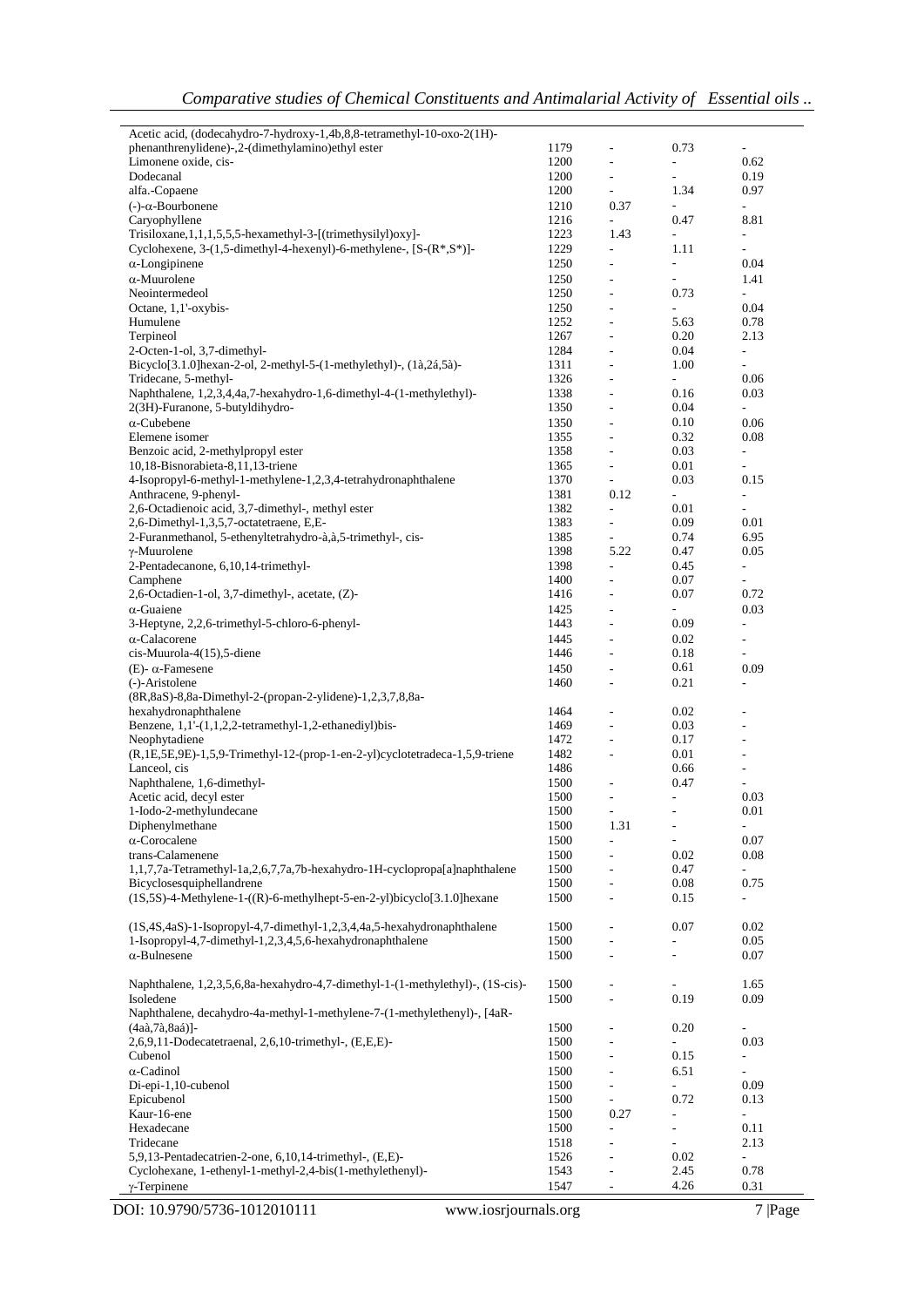|  |  | Comparative studies of Chemical Constituents and Antimalarial Activity of Essential oils |  |
|--|--|------------------------------------------------------------------------------------------|--|
|--|--|------------------------------------------------------------------------------------------|--|

| Benzene, 1,1',1"-(1-ethanyl-2-ylidene)tris-                                            | 1547 | 0.13                     | $\overline{\phantom{a}}$ | ٠              |
|----------------------------------------------------------------------------------------|------|--------------------------|--------------------------|----------------|
| 9,12,15-Octadecatrienoic acid, methyl ester, (Z,Z,Z)-                                  | 1550 | ÷,                       | 0.01                     | ÷,             |
| Isoneral                                                                               | 1551 |                          |                          | 0.03           |
| $(1R, 3E, 7E, 11R) - 1, 5, 5, 8$ -Tetramethyl-12-oxabicyclo $[9.1.0]$ dodeca-3,7-diene | 1551 | L,                       | 0.20                     | 0.07           |
| (3E,7E)-4,8,12-Trimethyltrideca-1,3,7,11-tetraene                                      | 1586 | $\overline{a}$           | 0.16                     |                |
| $(1S, 5S)$ -2-Methyl-5- $((R)$ -6-methylhept-5-en-2-yl)bicyclo $[3.1.0]$ hex-2-ene     | 1600 | ÷,                       | ÷                        | 0.03           |
| .tau.-Cadinol                                                                          | 1600 | $\overline{a}$           | 0.73                     | ÷,             |
| 2-Chlorodiphenylmethane                                                                | 1605 | 0.17                     | $\overline{\phantom{a}}$ |                |
| Eicosane                                                                               | 1628 | L.                       |                          | 0.25           |
| Aromandendrene                                                                         | 1630 | ÷,                       | 0.28                     | ÷,             |
| Aromadendrene, dehydro-                                                                | 1667 | $\overline{\phantom{a}}$ | 0.09                     | $\overline{a}$ |
| Hexadecanoic acid, methyl ester                                                        | 1714 | $\overline{\phantom{a}}$ | 0.04                     | 0.05           |
| Caryophyllene oxide                                                                    | 1734 | $\blacksquare$           | 1.31                     | 0.23           |
| 9H-Fluorene, 9-phenyl-                                                                 | 1745 | 0.43                     |                          |                |
| 2,6,11-Dodecatrienal, 2,6-dimethyl-10-methylene-                                       | 1750 | ÷,                       | 0.92                     | 0.19           |
| Octadecane, 2-methyl-                                                                  | 1755 | ÷,                       |                          | 0.01           |
| Hentriacontane                                                                         | 1784 | ÷,                       | 0.21                     | ÷,             |
| 9-Octadecenoic acid (Z)-, methyl ester                                                 | 1800 | $\overline{\phantom{a}}$ | ÷,                       | 0.59           |
| (S,1Z,6Z)-8-Isopropyl-1-methyl-5-methylenecyclodeca-1,6-diene                          | 1813 | ÷,                       | 0.76                     | ÷,             |
| Triphenylmethane                                                                       | 1814 | 0.21                     | ÷.                       | ÷,             |
| Benzene, 1,4-bis(phenylmethyl)-                                                        | 1836 | 0.44                     | $\overline{\phantom{0}}$ | $\overline{a}$ |
| 2,6,10-Dodecatrienal, 3,7,11-trimethyl-, (E,E)-                                        | 1853 | $\overline{\phantom{a}}$ |                          | 0.01           |
| Heptacosane                                                                            | 1863 | $\overline{\phantom{a}}$ | 0.04                     | ÷,             |
| Phenanthrene, 7-ethenyl-1,2,3,4,4a,4b,5,6,7,8,8a,9-dodecahydro-1,1,4b,7-               |      |                          |                          |                |
| tetramethyl-, [4aS-(4aà,4bá,7à,8aà)]-                                                  | 1881 | 2.18                     |                          | L.             |
| 9,12-Octadecadienoic acid, methyl ester                                                | 1900 | ÷.                       | ÷,                       | 0.11           |
| Methyl stearate                                                                        | 1918 | ÷.                       |                          | 0.02           |
| 1,2-Benzenedicarboxylic acid, butyl 2-ethylhexyl ester                                 | 1918 | $\overline{\phantom{a}}$ | ٠                        | 0.01           |
| 1,3,6,10-Cyclotetradecatetraene, 3,7,11-trimethyl-14-(1-methylethyl)-, [S-             |      |                          |                          |                |
| $(E,Z,E,E)$ ]-                                                                         | 1924 | 0.49                     | 0.04                     |                |
| 4-Benzylbiphenyl                                                                       | 1926 | 0.14                     | L.                       | L,             |
| Naphthalene, 1,2,3,4,4a,5,6, 8-dimethyl-2-(1-methylethyl)-, [2R-(2a,4aa,8aa)]          | 1931 | 10.26                    | ÷,                       | L,             |
| o-Terpheny                                                                             | 1944 | 0.17                     |                          |                |
| Germacrene D                                                                           | 1950 | $\overline{\phantom{a}}$ | 1.34                     | 0.53           |
| Nerolidol                                                                              | 1988 | $\overline{\phantom{a}}$ | 0.02                     | $\overline{a}$ |
| m-Terpheny                                                                             | 1992 | 0.61                     | ÷.                       | L,             |
| Hibaene                                                                                | 2000 | 12.61                    | ÷.                       | ÷              |
| Naphthalene, 1,6-dimethyl-4-(1-methylethyl)-                                           | 2071 | $\frac{1}{2}$            | $\overline{\phantom{m}}$ | 0.12           |
| Bis(2-ethylhexyl) phthalate                                                            | 2227 | 0.04                     |                          | L,             |
| Sebacic acid, di(2-propylpentyl) ester                                                 | 2560 | ÷,                       | 0.04                     | ÷,             |
| Diisooctyl phthalate                                                                   | 2593 |                          | 0.01                     | 0.01           |
| <b>Total</b><br>CPR - Citrus paradisi root oil CPP - Citrus paradisi peel oil          |      | 93.28                    | 78.11                    | 90.51          |





 $\overline{\phantom{a}}$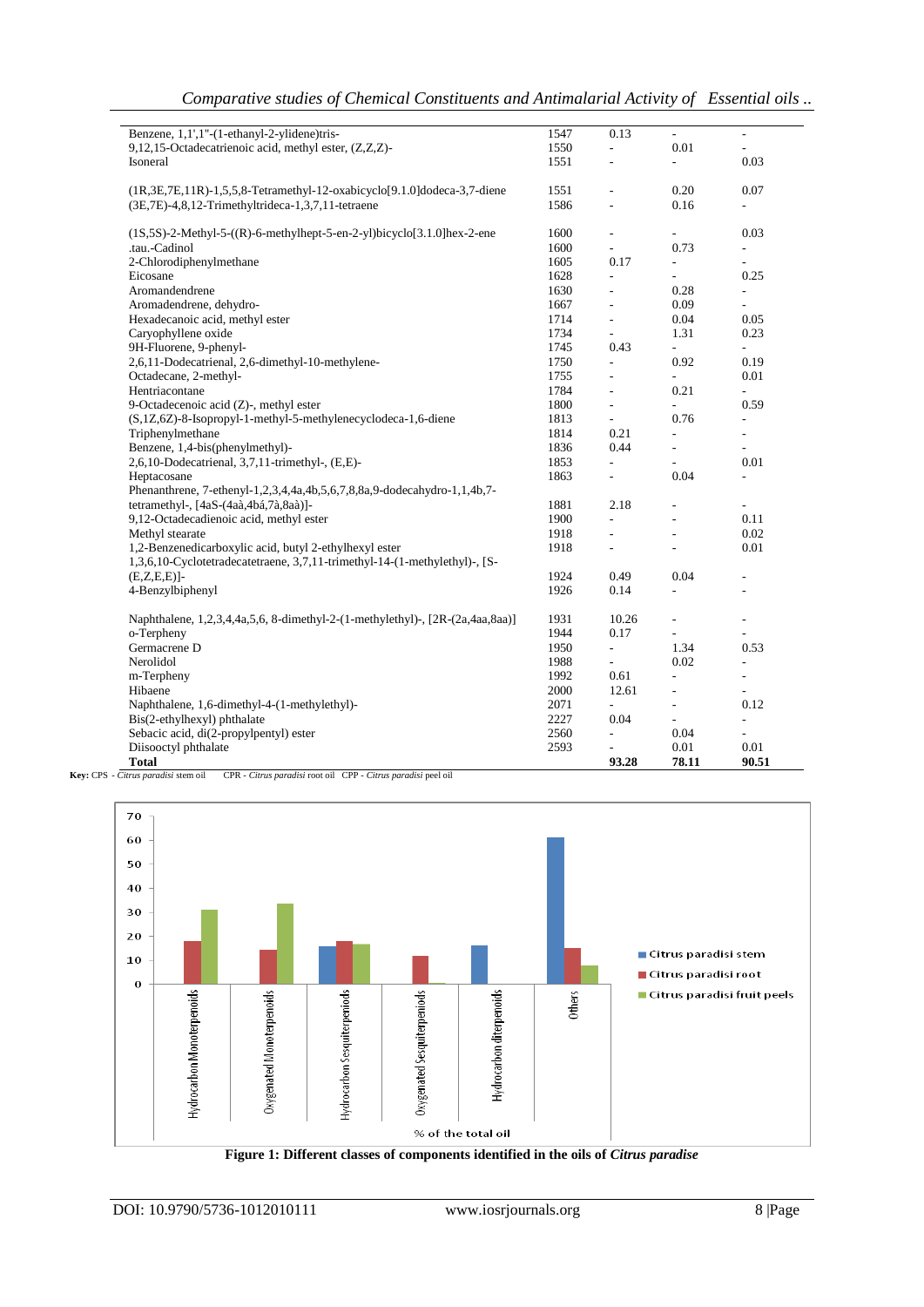|           |                                   | Hom parts of Carus puradist |                            |               |  |
|-----------|-----------------------------------|-----------------------------|----------------------------|---------------|--|
|           |                                   | <b>Samples</b>              | NF54: $IC_{50} (\mu g/mL)$ |               |  |
|           |                                   | Citrus paradisi stem oil    | $48.1 \pm 2.29$            |               |  |
|           |                                   | Citrus paradisi root oil    | $22.2 \pm 1.43$            |               |  |
|           |                                   | Citrus paradisi peel oil    | $>100\pm0.18$              |               |  |
|           | CO: $0.004$ Artesunate: < $0.002$ |                             |                            |               |  |
| Standard: |                                   |                             |                            |               |  |
|           | $IC_{50}$ , g/Ml                  | Status                      | $IC_{50}$ , $\mu$ M        | <b>Status</b> |  |
|           | >100                              | Inactive                    | >100                       | Inactive      |  |
|           | ${}< 100$                         | Weak                        | ${}_{< 100}$               | Weak          |  |
|           | > 50                              |                             | >15                        |               |  |
|           | < 50                              | Moderate                    | < 15                       | Moderate      |  |
|           | >10                               |                             | > 6.25                     |               |  |
|           | < 10                              | Potent                      | < 6.25                     | Potent        |  |

**Table 2:** *In vitro* **antiplasmodial activity against** *P. falciparum* **(CQS) NF54 strain (with standard deviations) of the essential oils from parts of** *Citrus paradisi*

#### **Supporting Documents**

Mass Spectra of the major compounds identified in the essential oils of *Citrus paradisi* (i) stem, (ii) root and (iii) fruit peels. (i)

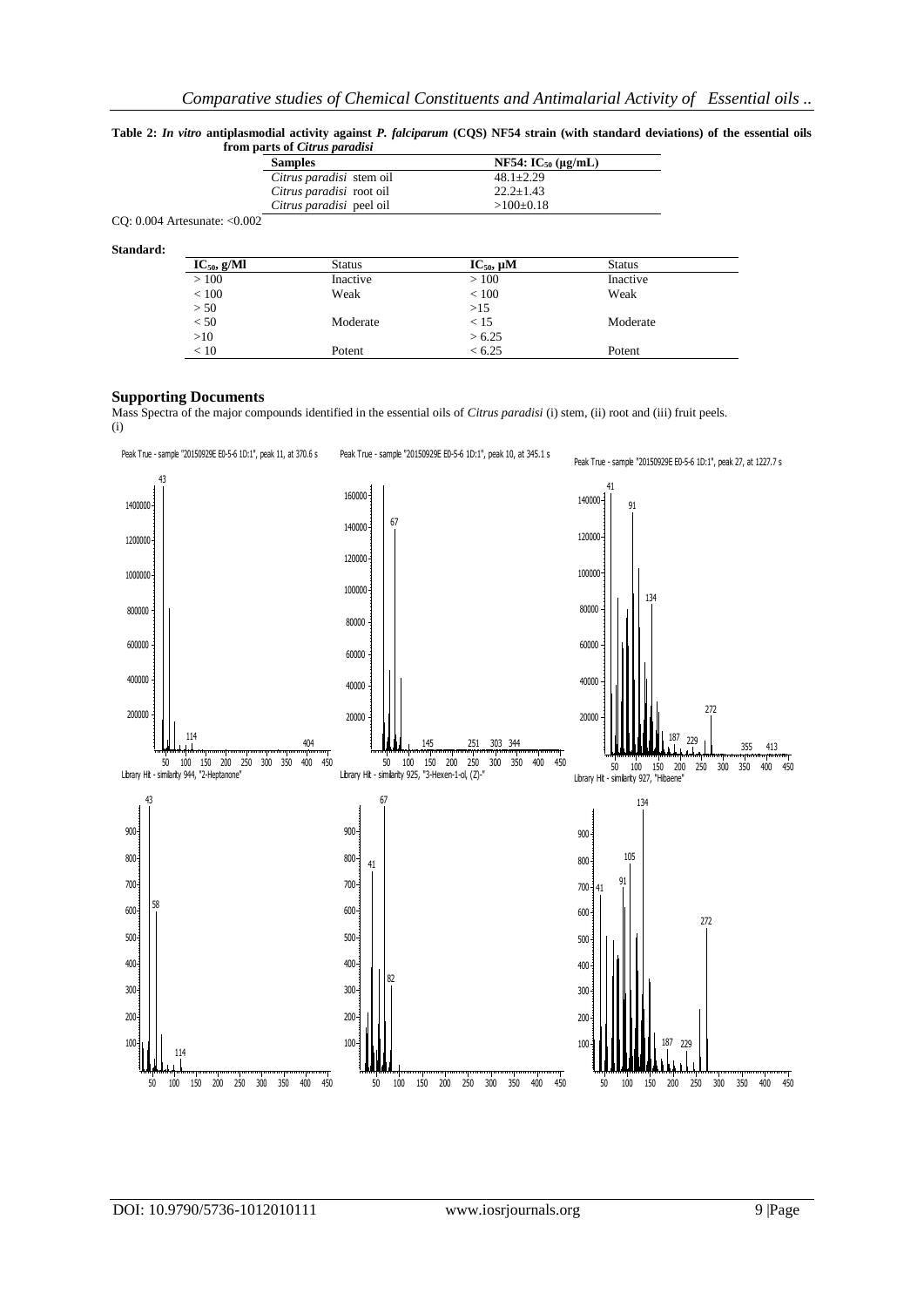